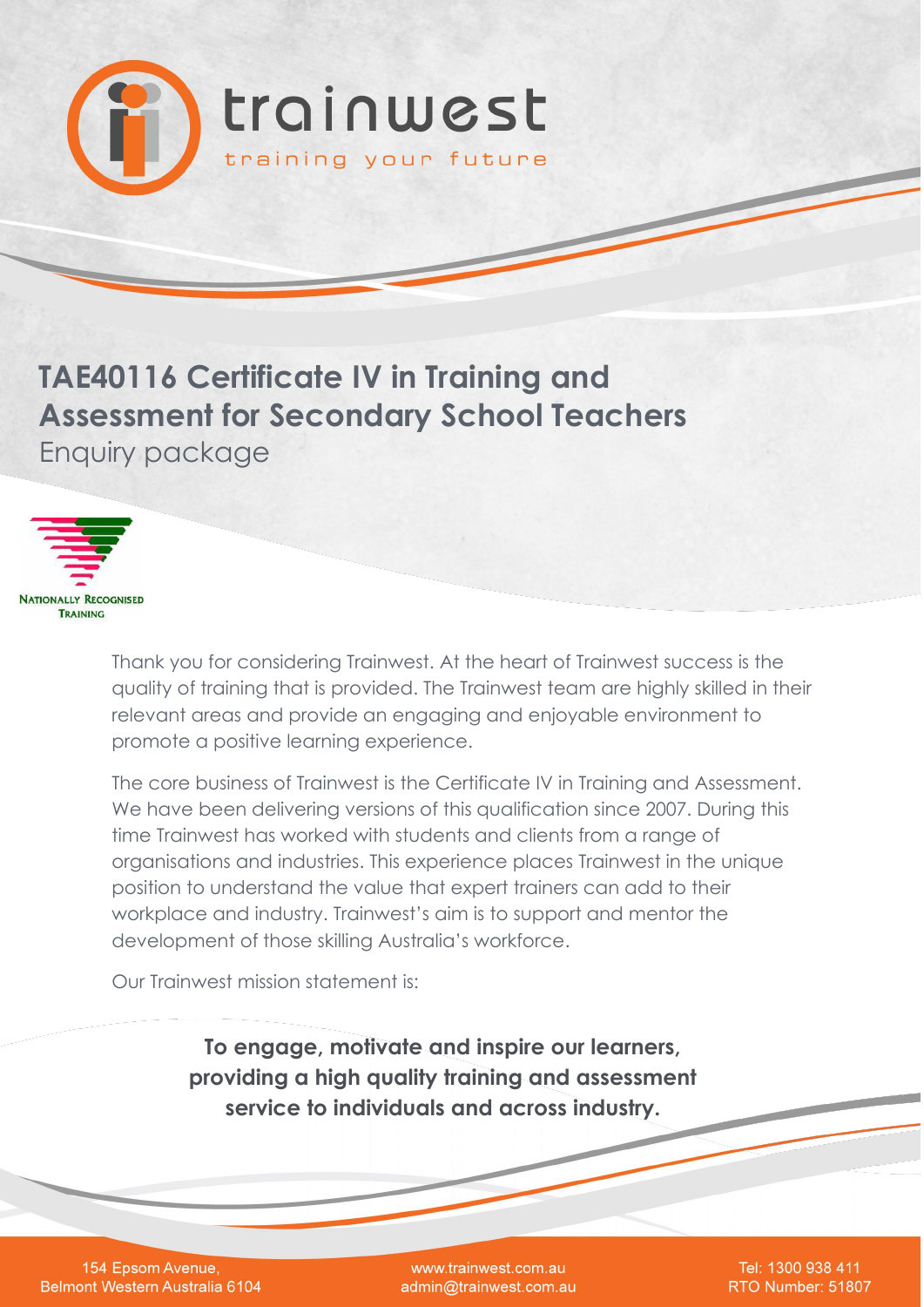**OVERVIEW:** This qualification reflects the roles of individuals delivering training and assessment services in the vocational education and training (VET) sector. This qualification (or the skill sets derived from units of competency within it) is also suitable preparation for those engaged in the delivery of training and assessment of competence in a workplace context, as a component of a structured VET program.

Achievement of this qualification by trainers is a requirement of the Standards for Registered Training Organisations (RTOs) 2015.

**RECOMMENDED FOR:** Job roles and titles vary across different industry sectors. Possible job titles relevant to this qualification include:

- **X** Enterprise trainer and/or assessor
- Registered Training Organisation (RTO) trainer and/or assessor
- **X** Training adviser or training needs analyst
- **Vocational Education teacher.**



**ENTRY REQUIREMENTS:** Those entering this program must be able to demonstrate vocational competency in their proposed teaching and assessing area. Vocational competency is defined as broad industry knowledge and experience, and may include, but is not limited to, holding a relevant unit of competency or qualification.

#### **Local entry requirements:**

This specialised course is for teachers who are working in a secondary school environment and have access to students undertaking Vocational Education and Training courses.

Students are required to provide a copy of the following documents with their enrolment:

- A tertiary qualification in Education (secondary)
- Academic Transcript listing all of the units completed
- **X** Current teacher's registration

154 Epsom Avenue, Belmont Western Australia 6104

www.trainwest.com.au admin@trainwest.com.au

Tel: 1300 938 411 RTO Number: 51807

Page **2** of **6**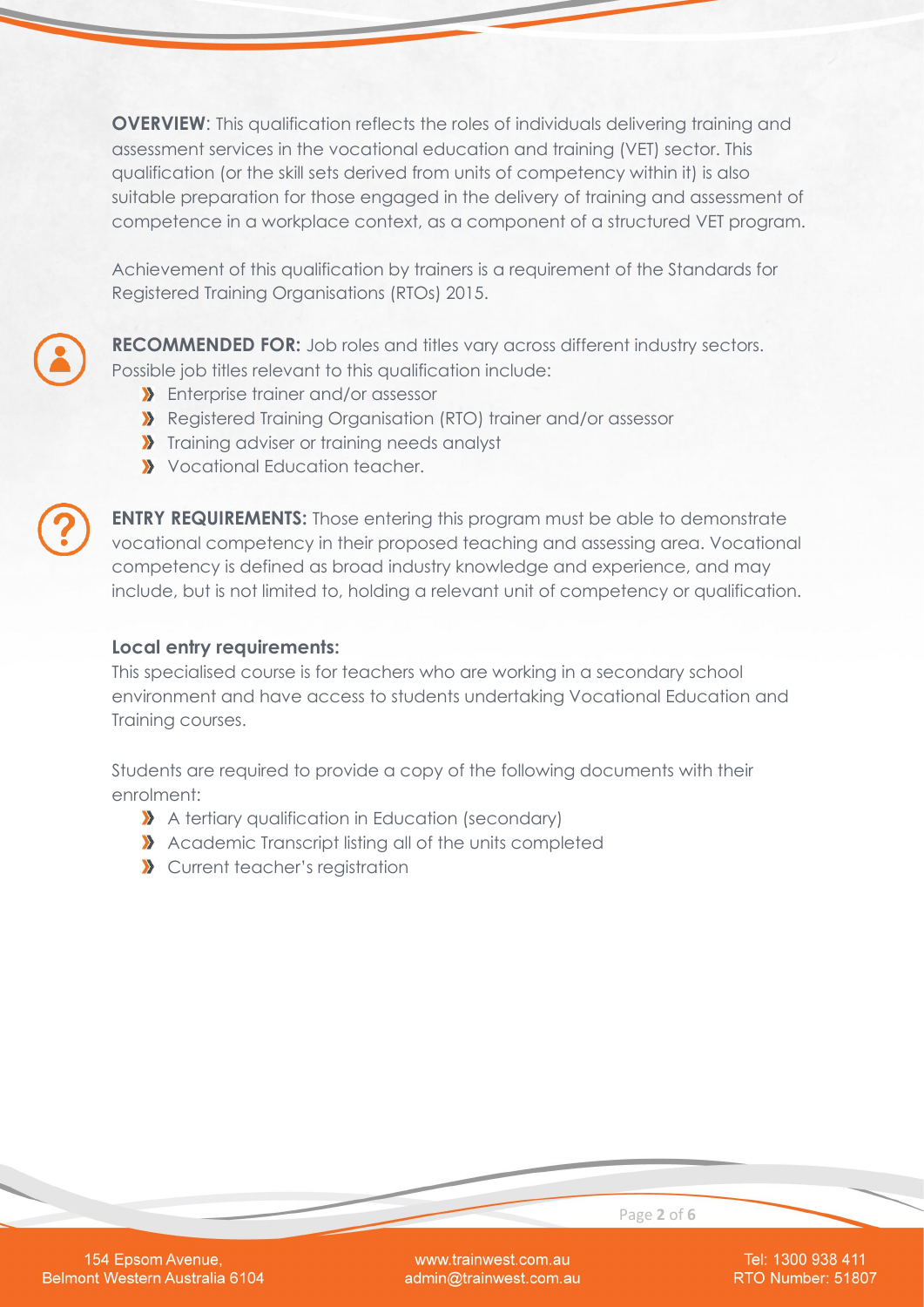

**DELIVERY STRUCTURE:** Face to face training for the TAE40116 Certificate IV in Training and Assessment for Secondary School Teachers is delivered over five days.

| <b>UNIT CODE</b> | <b>DESCRIPTION</b>                                                   | <b>DURATION</b> |
|------------------|----------------------------------------------------------------------|-----------------|
| TAEDES401        | Design and develop learning programs                                 |                 |
| TAEDES402        | Use training packages and accredited courses to<br>meet client needs |                 |
| TAEDEL401        | Plan, organise and deliver group-based learning                      |                 |
| TAEDEL402        | Plan, organise and facilitate learning in the<br>workplace           |                 |
| TAELLN411        | Address adult language literacy and numeracy<br>skills               | 5 days          |
| TAEASS401        | Plan assessment activities and processes                             |                 |
| TAEASS502        | Design and develop assessment tools                                  |                 |
| TAEASS402        | Assess competence                                                    |                 |
| TAEASS403        | Participate in assessment validation                                 |                 |
| BSBCMM411        | Make presentations                                                   |                 |

This specialist course for Secondary Teachers includes the recognition of your prior learning and workplace skills and knowledge for the following units of competency:

- TAEDEL401 Plan, organise and deliver group-based learning
- BSBCMM411 Make presentations

This recognition process requires you to provide supporting documentation. The Recognition of Prior Learning (RPL) kit will guide you in the collection of the required evidence. This evidence will be processed on day two of your course and will be provided to you at enrolment.

# **TAE40110 TO TAE40116 CERTIFICATE IV IN TRAINING AND ASSESSMENT UPGRADE:**

This Upgrade Course is for secondary teachers who hold the TAE40110 Certificate IV in Training and Assessment and are required to upgrade their qualification.

### **Local Entry Requirements**

- **X** TAE40110 Certificate IV in Training and Assessment Qualification and Statement of Attainment
- TAELLN411 Address adult language, literacy and numeracy skills, or its predecessor

Teachers who hold the previous qualification can attend days three, four and five of the course to upgrade to the new qualification.

Page **3** of **6**

154 Epsom Avenue, Belmont Western Australia 6104

www.trainwest.com.au admin@trainwest.com.au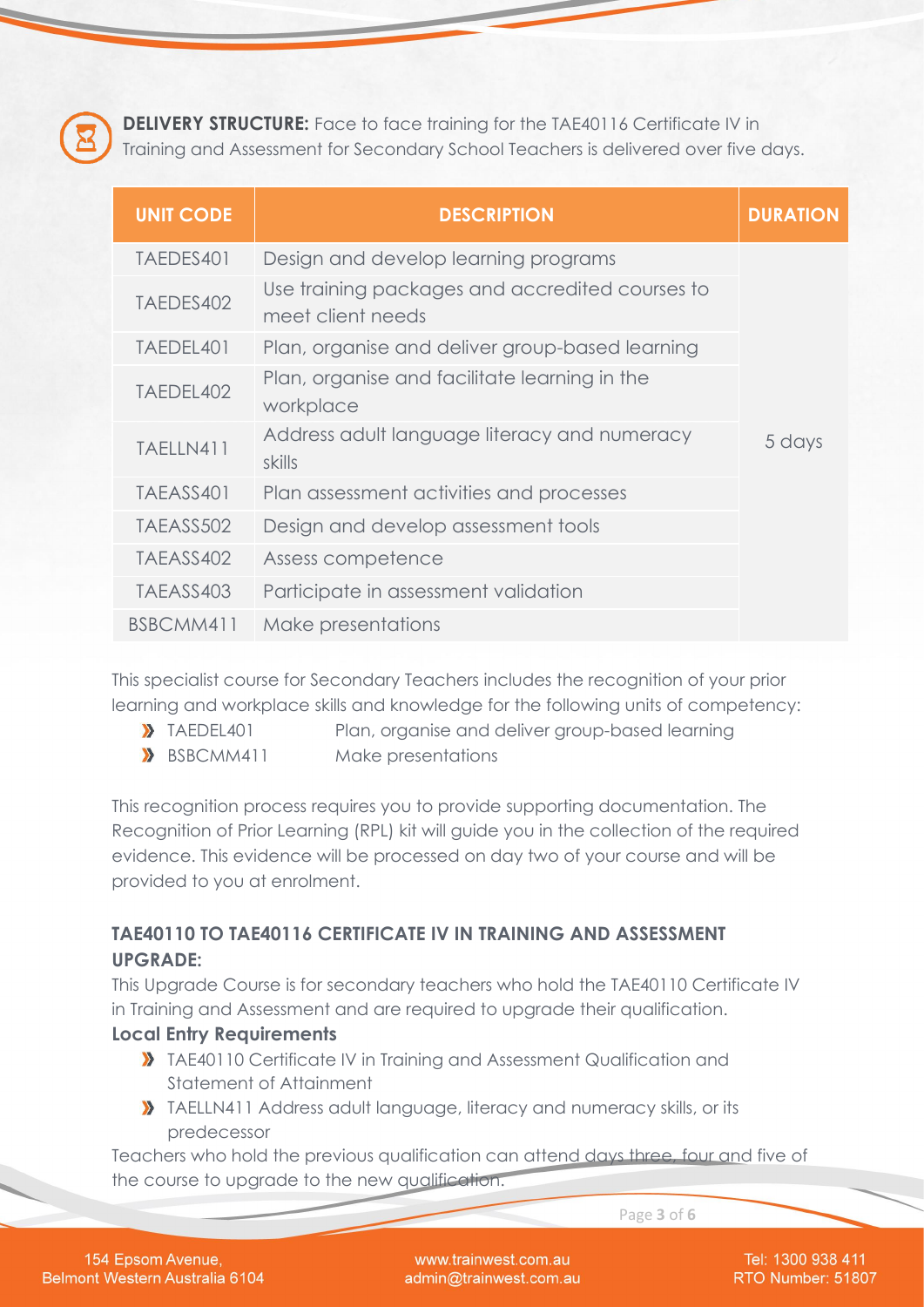| <b>UNIT CODE</b> | <b>DESCRIPTION</b>                       | <b>DURATION</b> |
|------------------|------------------------------------------|-----------------|
| TAEASS401        | Plan assessment activities and processes | 3 days          |
| TAEASS403        | Participate in assessment validation     | (Days 3, 4)     |
| TAEASS502        | Design and develop assessment tools      | and $5$ )       |

**In-House training** The TAE40116 Certificate IV in Training and Assessment Secondary Teachers course can be delivered at your secondary school or college. For information and pricing please contact Trainwest.

**Video conferencing:** Students have the option of attending the face to face course or part of via video conferencing technology in the form of Microsoft Teams. Students require a computer with access to the internet. For more information on this option, please speak with the Trainwest Student Support team.

**PROFESSIONAL DEVELOPMENT:** Trainwest can deliver the TAELLN411 Address adult language, literacy and numeracy skills and TAEASS502 Design and develop assessment tools at your school or college. Training will take place over two days



# **ASSESSMENT REQUIREMENTS**

The TAE40116 Certificate IV in Training and Assessment is competency based. You will have assessments to complete externally to the classroom which will provide evidence that you have understood the training and applied it to the workplace. This requirement means that it is not possible to complete all of the assessment requirements during the face to face training.

### **ASSESSMENT METHODS**

Students are required to complete assessment tasks for each module which typically include:

- Answers to knowledge-based questions and questions demonstrating student's application of the required knowledge
- Audio evidence of practical demonstrations
- **X** Completion of workplace projects
- **X** Third party reports from Qualified Assessors in your workplace
- Recognition of Prior Learning

### **ASSESSMENT TIMEFRAMES**

Students have up to 12 months to submit their assessments. Please be aware this is a maximum time frame and is greatly dependant on your current job role and preexisting skills and abilities. You can submit your assessments at any time after attending the face to face component. The actual time for completion varies between students.

154 Epsom Avenue, Belmont Western Australia 6104

www.trainwest.com.au admin@trainwest.com.au

Tel: 1300 938 411 RTO Number: 51807

Page **4** of **6**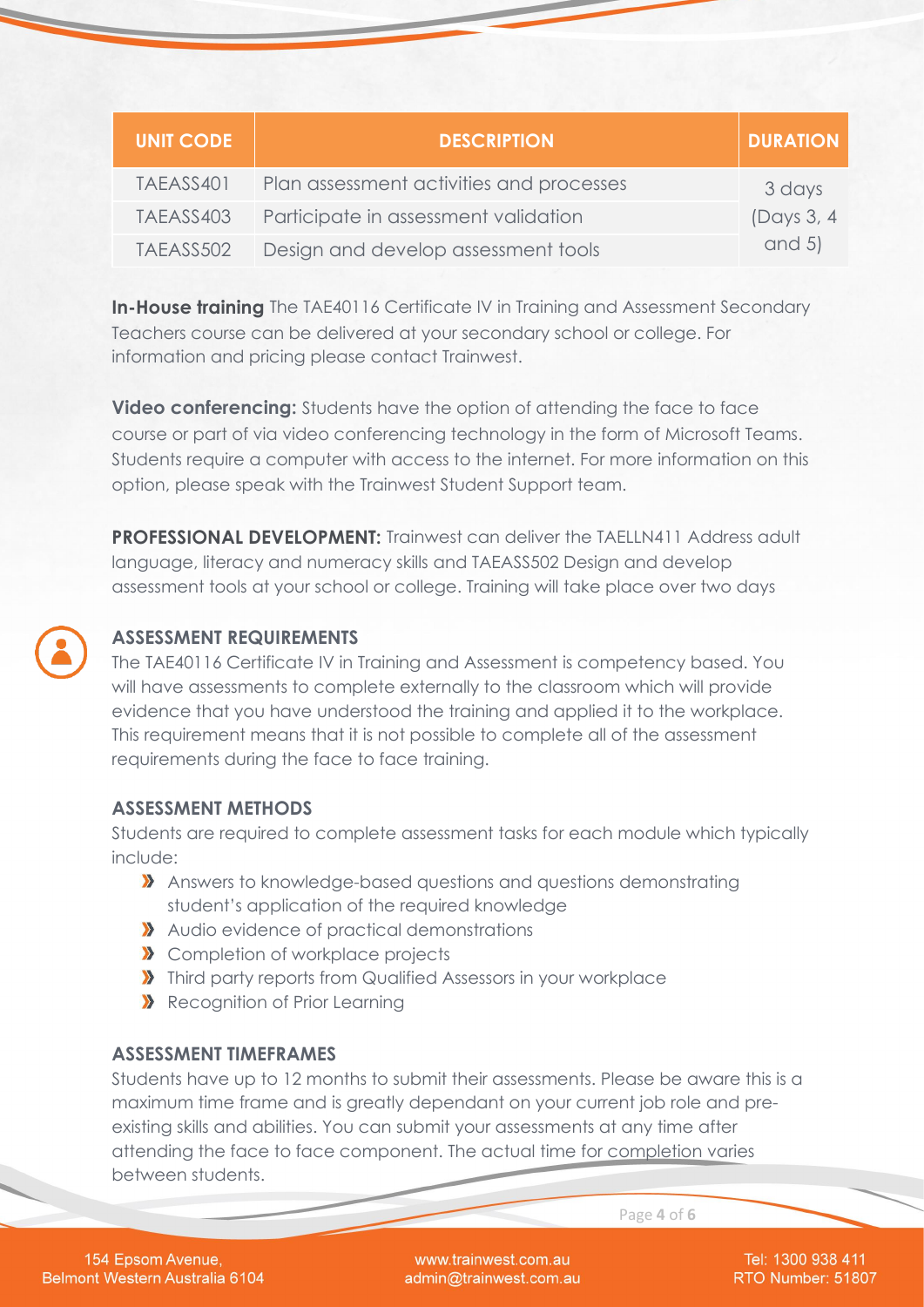#### **REQUIRED RESOURCES**

- **X** Trainwest will provide a full set of learning and assessment materials to learners for all units of competency. Trainers will utilise detailed lesson plans and customised Power Point presentations.
- A laptop that enables you to access the internet via Wi-Fi is essential. Please note that Microsoft Office Suite is required to be installed.

#### **SUPPORT PROVIDED**

Trainwest provides ongoing support to students throughout the duration of the program via email and telephone. We also offer post course support workshops at no additional charge which will provide students with the opportunity to have time away from the workplace to work on assessments with support from the Trainwest Trainer and Assessor.

Each student has access to 30 minutes one on one coaching free of charge. Additional one on one coaching is available at an hourly rate for those who need it.

## **NATIONAL RECOGNITION**

Trainwest recognises qualifications and statements of attainment issued by other Registered Training Organisations and under the Australian Qualifications Framework. If you have previously completed any nationally accredited training, please include your certificates and transcripts with your enrolment application for credit review.

**CERTIFICATION:** Upon successful completion, participants will receive the TAE40116 Certificate IV in Training and Assessment



### **INVESTMENT:**

| <b>Course</b>                                | <b>Duration</b> | Cost   |
|----------------------------------------------|-----------------|--------|
| <b>Full Course</b>                           | 5 Days          | \$1800 |
| Upgrade Course                               | 3 days          | \$650  |
| Daily professional development training rate | day             | \$2500 |

#### **PAYMENT PLAN**

All clients have access to Trainwest's interest free payment plan, terms and conditions apply. The standard payment amounts are:

- **>>** \$500.00 Payable prior to course commencement
- **>>** \$250.00 Payable on a fortnightly basis

Payments are accepted via direct debit or credit card

Please refer to the Student Information Handbook for more information on Trainwest policies and procedures including fees, charges and refund policy.

Page **5** of **6**

154 Epsom Avenue, Belmont Western Australia 6104

www.trainwest.com.au admin@trainwest.com.au